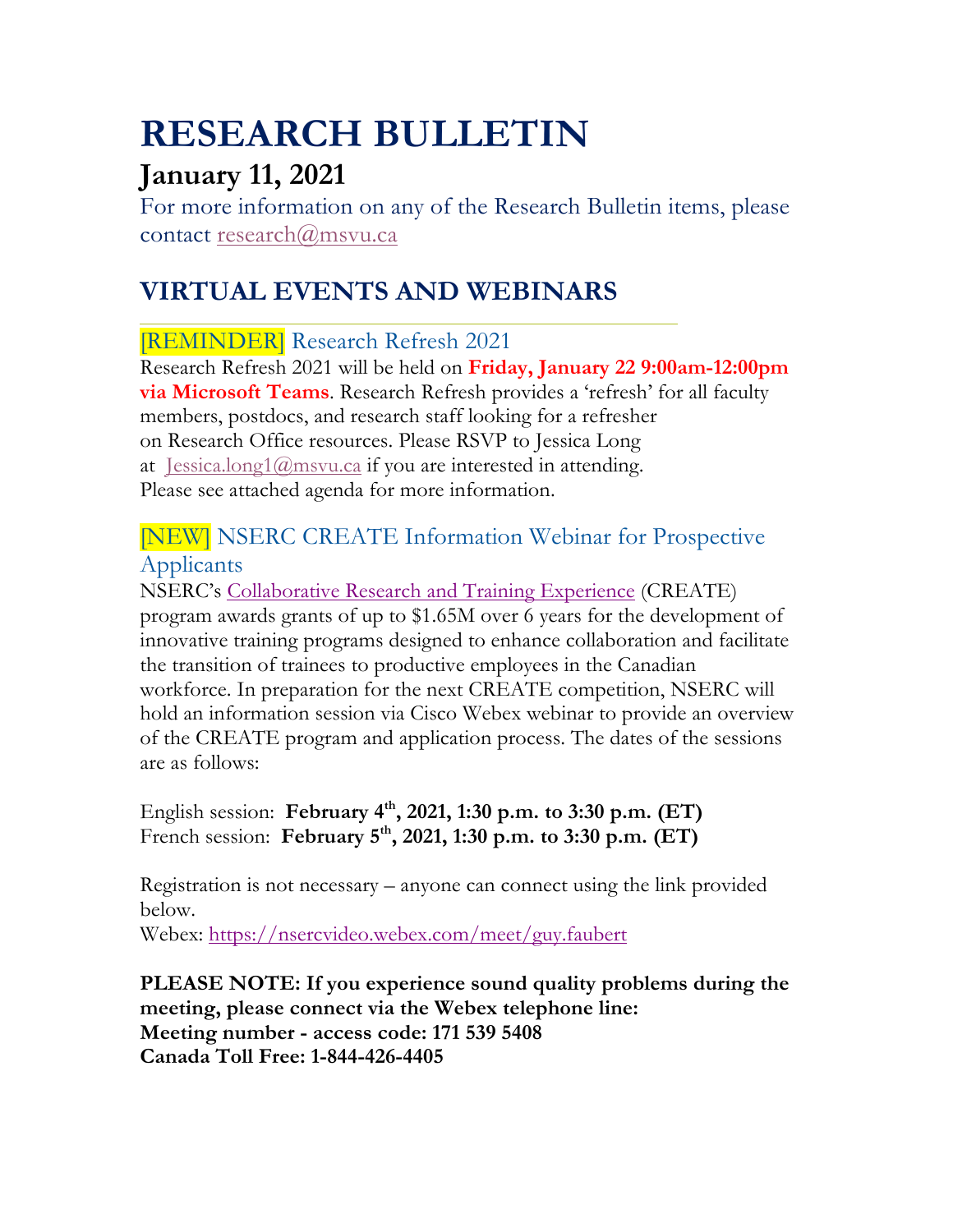The webinar will be recorded. Following the presentation, a link to that recording will be emailed so that **those who are unable to attend may watch the recorded webinar later at their convenience.**

Please **send any questions regarding the CREATE program and/or the application process in advance** to CREATE@NSERC-CRSNG.gc.ca so that we may address them in the presentation.

## [NEW] The Science and Practice of Implementation

The Maritime SPOR SUPPORT Unit (MSSU) is excited to share that registration for Session 2 of our new capacity development webinar series, *Keeping up with KT* is now live! I am reaching out in hopes that your organization and/or department would again be able to help spread the word by sharing this information and promotional poster with your network (attached).

Each session of the series will touch on both the science and practice of KT and will highlight researchers and organizations in the Maritimes. The webinar series will be of interest to key stakeholders across the health care community including health care professionals, patients/caregivers, trainees, policy-makers, and researchers.

Session 2 will take place on **Thursday, January 21st from 12:00 pm – 1:30 pm !** Please see below for details and registration link:

#### **Session 2: The Science and Practice of Implementation**

**Date:** Thursday, January 21<sup>st</sup>, 2020 **Time**: 12:00 pm – 1:30 pm **Platform:** Zoom Webinar **Presenter(s):**

**Science of Implementation:** Dr. Janet Curran MSSU Knowledge Translation (KT) Science Lead; Clinician Scientist, Pediatrics and Emergency Medicine, IWK Health; Professor, School of Nursing, Dept. of Emergency Medicine, Dalhousie University

**Practice of Implementation:** Dr. Robin Urquhart MSSU Patient Engagement (PE) Science Lead; Canadian Cancer Society (Nova Scotia Division) Endowed Chair in Population Cancer Research and Associate Scientist, Dept. of Community Health and Epidemiology, Dalhousie University.

### **Register here**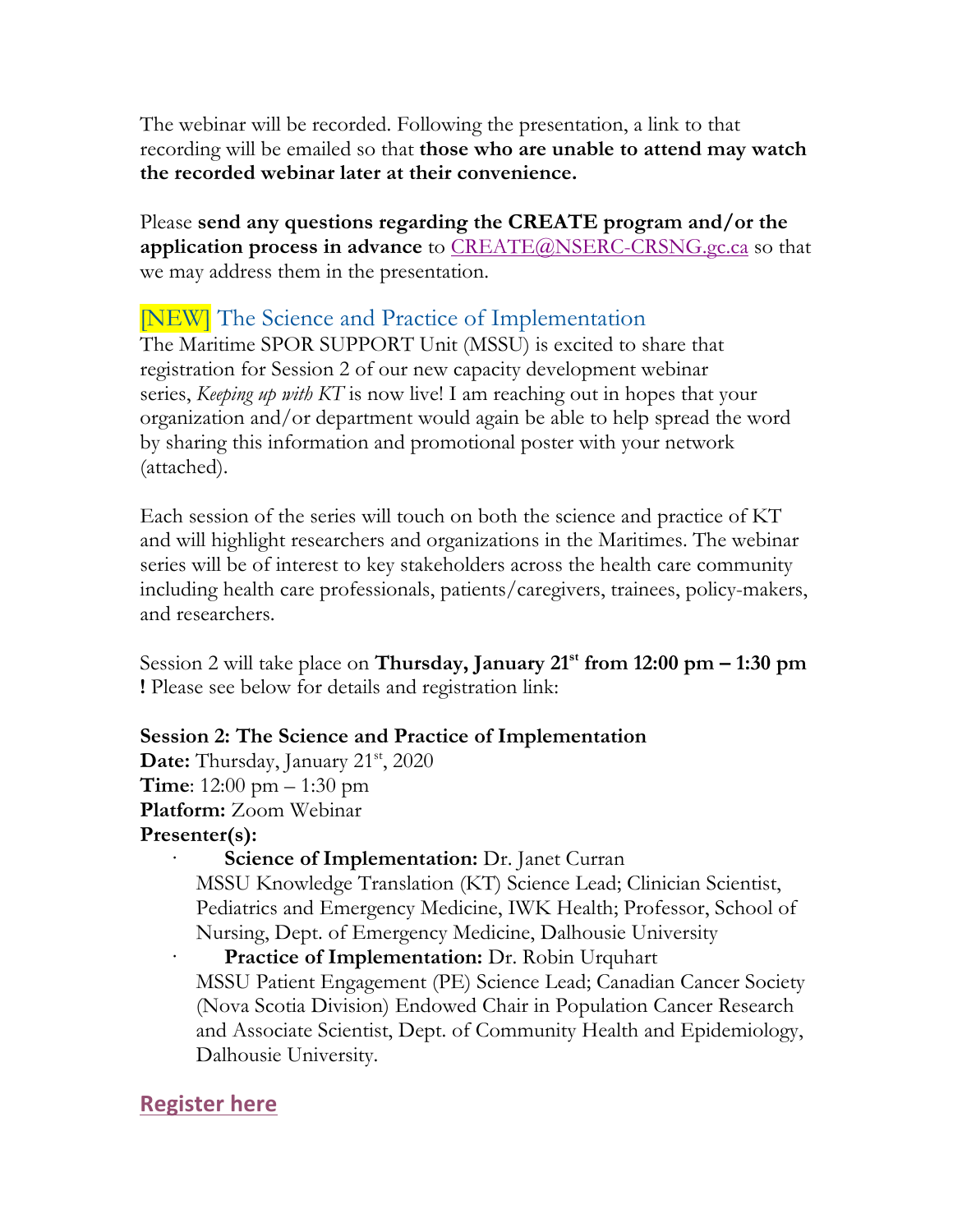#### [UPDATED] Upcoming ACENET Training – Winter 2021 Training starts January 12! Check out the upcoming sessions here.

## Congress 2021 goes virtual May 27 to June 4

Whether it's from your kitchen table, cottage or from the other side of the world, pull up your virtual seat and be a part of Canada's largest online gathering of academics! On October 30, in partnership with the University of Alberta, the Federation for the Humanities and Social Sciences **announced** that Congress 2021 would be held entirely online. What does this mean? You'll get to enjoy the full suite of conferencing activities, from academic sessions to creative performances, book launches, networking and social events that you know and look forward to every year, all from the comfort and safety of your home. Registration will open in January 2021.

## **FUNDING OPPORTUNITIES**

### [NEW] Postdoctoral Position – CIHR-Funded research examining home care clients pathways

The project is seeking applications for postdoctoral positions available during 2021-2023. Please see attached postdoctoral fellow posting.

## [NEW] Reminder and Updates from the Committee on Research and Publications

Please see below for reminders and updates from the CRP:

#### **NSERC USRAs**

The NSERC USRA deadline for a summer placement is **January 15th, 2021.** NSERC has recently announced they have raised their contribution to the USRA program, from \$4500 to \$6000 per student. The minimum supervisor supplement is now **\$3,212**. Please see attached SOP for more details, including revised eligibility criteria. The CRP will accept unofficial transcripts for the January 15<sup>th</sup> deadline, however, an official transcript must be uploaded and submitted in the NSERC Portal before the award can be granted. Please contact veronica.bacher@msvu.ca prior to the deadline if you expect that your student will not be able to obtain an official transcript.

#### **Call for Applications: MSVU Undergraduate Assistantship**

The Committee on Research & Publications invites applications for one available research assistantship, funded by an endowment from the Learning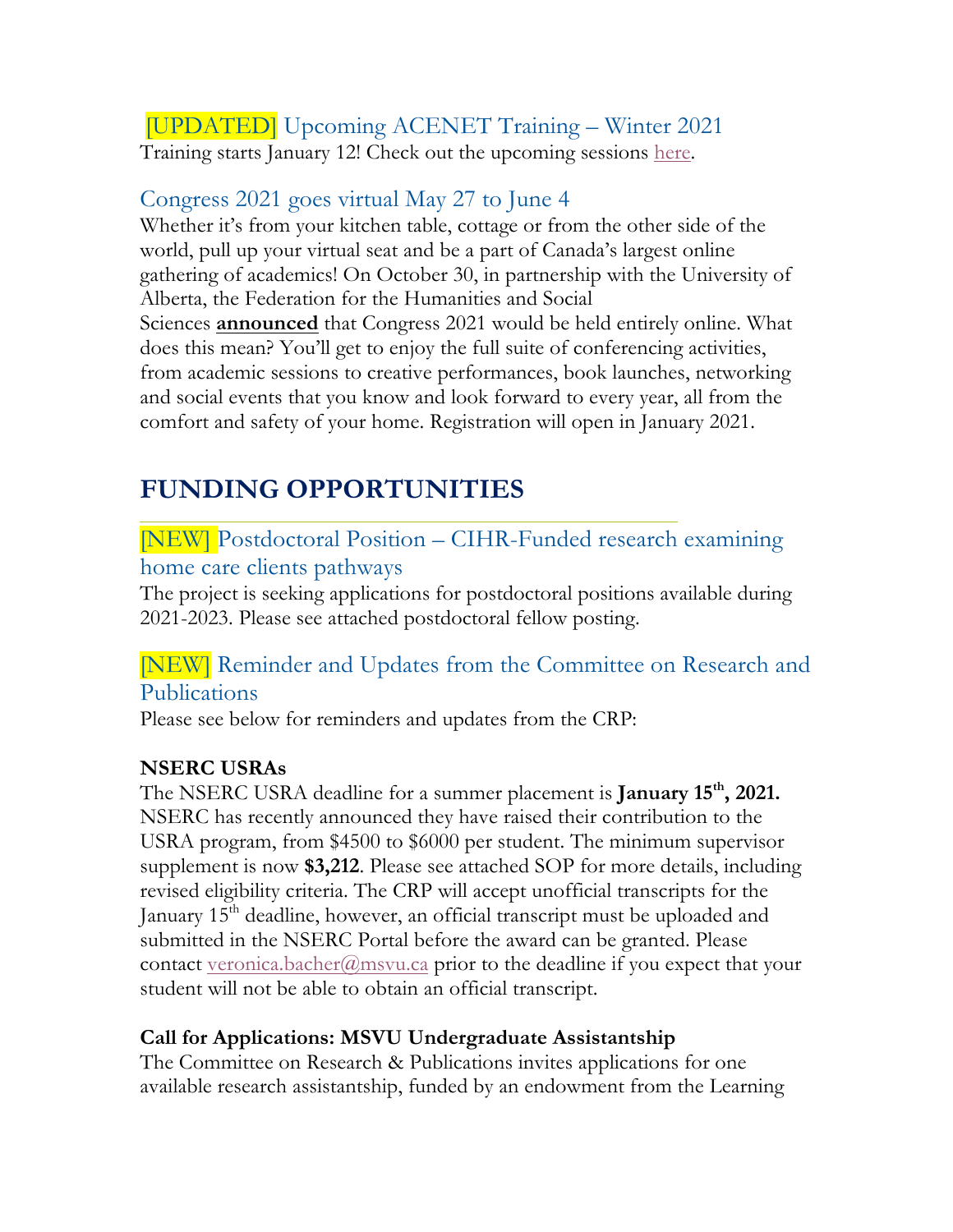and Leading campaign. This assistantship will be available to undergraduate students, full or part-time, to work under the supervision of a faculty member on a clearly defined research project. This year, the Committee on Research & Publications will adjudicate applications for one (1) assistantship, worth up **to \$3,350** (including benefits). The awarded funds are available for the period of April 1 to March 31 of the following year. The intent of the assistantship is to enable a student to work directly with a faculty member on a research project of mutual interest. The emphasis on the training component for the student is a key criterion. The deadline to apply is **January 15th, 2020.** Please see the attached call for more information.

#### **Aid to Scholarly Publications Update**

The CRP has recently voted to raise the cap on Aid to Scholarly Publications internal grants from \$1,000 to \$1,500. The revised instructions and form are attached for your reference. The next deadline to apply for an Aid to Scholarly Publications grant is January 31, 2021.

| <b>New Scholars Grant</b><br>Assistance to Prepare a Large-Scale Collaborative Grant                              | <b>OPEN</b>                                                                     |
|-------------------------------------------------------------------------------------------------------------------|---------------------------------------------------------------------------------|
| CN Student Internship (Part-time, Fall/Winter placement)                                                          | September 1                                                                     |
| <b>SSHRC Exchange and Explore</b>                                                                                 | September 30<br>April 1                                                         |
| <b>Standard Grant</b><br><b>Book Launches</b><br>Aid to Scholarly Publications and Communications<br>Salary-based | October 15<br>January 31                                                        |
| <b>Research Excellence Award</b><br>Early Career Research Award                                                   | December 1                                                                      |
| <b>NSERC USRAs</b>                                                                                                | September 1 (Fall Term)<br>December 1 (Winter Term)<br>January 15 (Summer Term) |
| CN Student Internship (Summer Internship)                                                                         | Mach 1                                                                          |
| <b>Release Time Awards</b>                                                                                        | <b>April 5</b>                                                                  |

#### **Internal Grant Deadlines**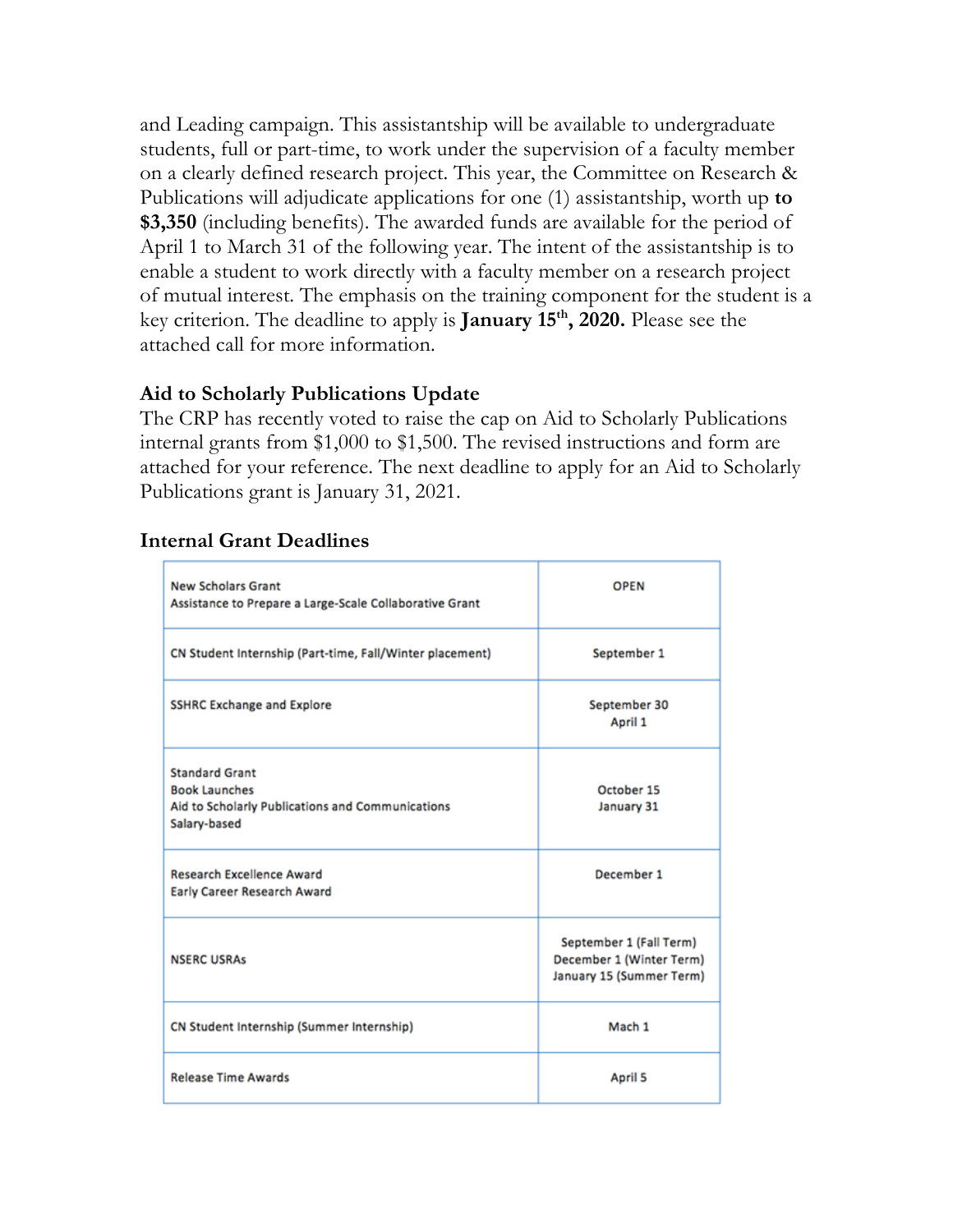| <b>NEW</b> SSHRC Deadlines for the Spring |                                     |
|-------------------------------------------|-------------------------------------|
| February 1, 2021                          | <b>Connection Grants</b>            |
| February 2, 2021                          | <b>Insight Development Grants</b>   |
| February 10, 2021                         | <u>Partnership Grants - Stage 1</u> |

## [NEW] CIHR – Project Grant: Spring 2020

The Project Grant program is designed to capture ideas with the greatest potential for important advances in fundamental or applied health-related knowledge, health care, health systems, and/or health outcomes by supporting projects or programs of research proposed and conducted by individual researchers or groups of researchers in all areas of health. The best ideas may stem from new, incremental, innovative, and/or high-risk lines of inquiry or knowledge translation approaches.

Mandatory Registration due to CIHR - February 5, 2020

Draft of full application due to Research Office (internal deadline): February

#### 19, 2020

Final application: March 2, 2020

#### Mitacs Indigenous Call

Mitacs is offering an Indigenous call with discounted internships from **December 1st, 2020 until January 29th, 2021**. Mitacs will be offering 3:1 matching for both the Accelerate and BSI internships for projects that have an Indigenous partner organization and/or an Indigenous intern. Under the BSI program, a partner organization would only have to pay \$2,500 for an intern, or only \$3,750 under Accelerate for an intern and some flexible funds. Government matching is not eligible, but not-for-profits and companies with an indigenous owner are eligible under this call. Please contact veronica.bacher@msvu.ca for more details.

## **ANNOUNCEMENTS**

[NEW] UN Sustainable Development Goals

MSVU is interested in framing research around the UN Sustainable Development Goals (https://sdgs.un.org/goals). There are several advantages to doing so: it provides a narrative framework to communicate the "big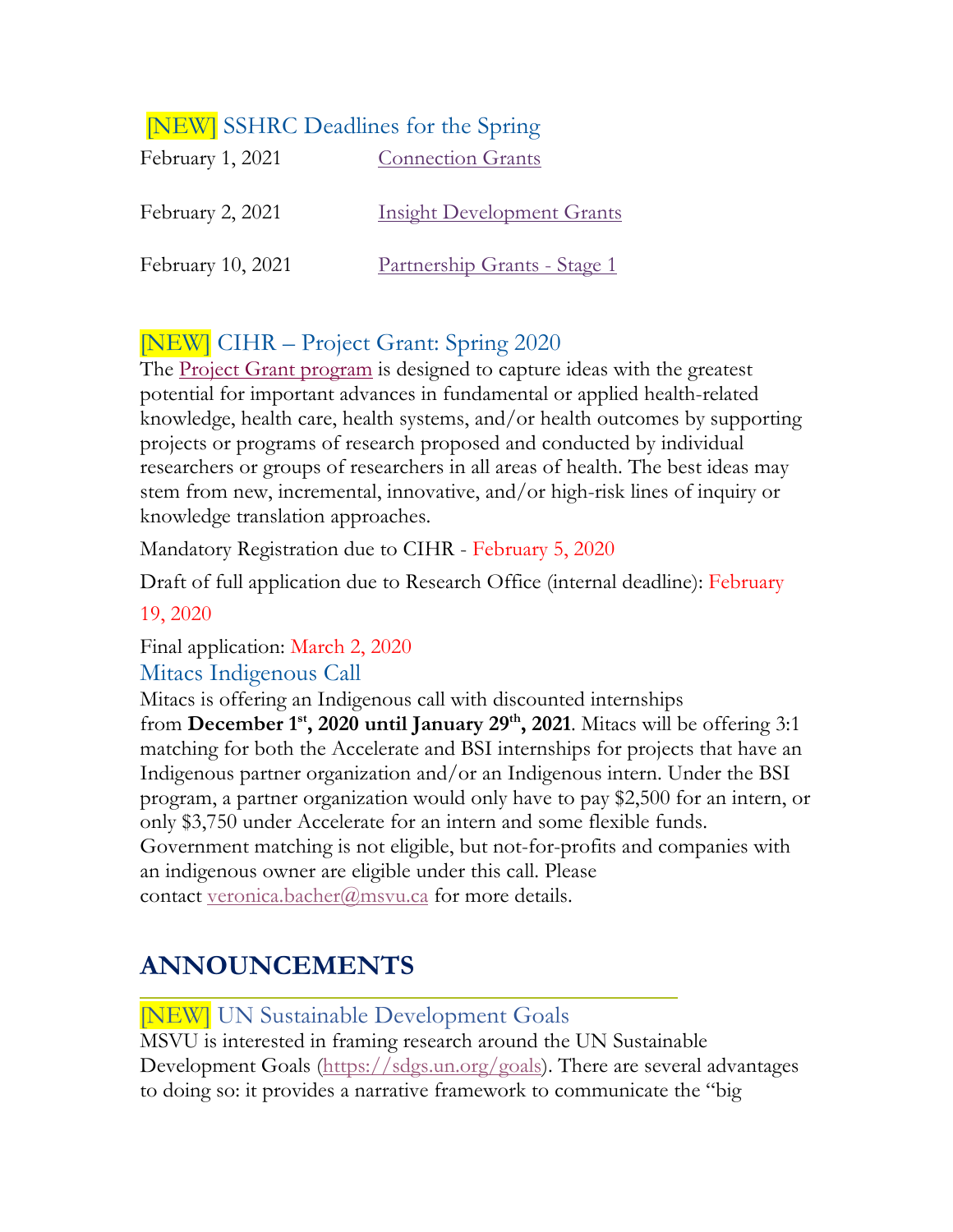picture" for some of MSVU's research; it makes it easier for community partners to find faculty members working on the same problem; it is likely going to become an important piece when applying for Tri-Council grants.

We are encouraging faculty to indicate whether they are willing to be listed as working towards one (or more) of the goals and, if so, including the appropriate SDG logo(s) on their faculty webpage and listing them in a public database of researchers organized by the goals on the MSVU Research Office website. We are also happy to work with faculty to determine which goal(s) best fits their research. Please contact Jessica.Long1@msvu.ca if you are interested.

Please find more information on the SDGs on the MSVU website here. The UN SDG logos can be found <u>here</u>.

### Dr. Ashwani Kumar receives funding grant to organize online scholarly event

Dr. Ashwani Kumar and his team member Dr. Nayha Acharya (Dalhousie University) have received Program Development Grant from Shastri Indo-Canadian Institute to organize an online scholarly event: "An Interdisciplinary and Intercultural Exploration of the Work of J. Krishnamurti and its Relevance for Contemporary World Crises: A Dialogue Between Indian and Canadian Voices." This grant (CAD 5265) will help in organizing a dialogue series comprising online talks, workshops and discussions for Canadian and Indian scholars, teachers, and youth about the significance of the educational and philosophical ideas of Indian educator and philosopher, J. Krishnamurti. These virtual sessions will be insightful for Canadian and Indian members of the Shastri Institute and a broader audience as we collectively navigate through the crises that the world is currently facing, including, but not limited to, the COVID-19 pandemic. A detailed program will be shared soon with the Mount and the broader community.

## Update on CIHR's Policy on Identical and Essentially Identical Applications

As you may know, CIHR—like many other research-funding agencies—has long had a policy that prohibits the submission of identical or essentially identical applications to competitions with overlapping timelines. CIHR's Policy on Identical and Essentially Identical Applications can be found in section 5.2 of the *CIHR Application Administration Guide* (AAG).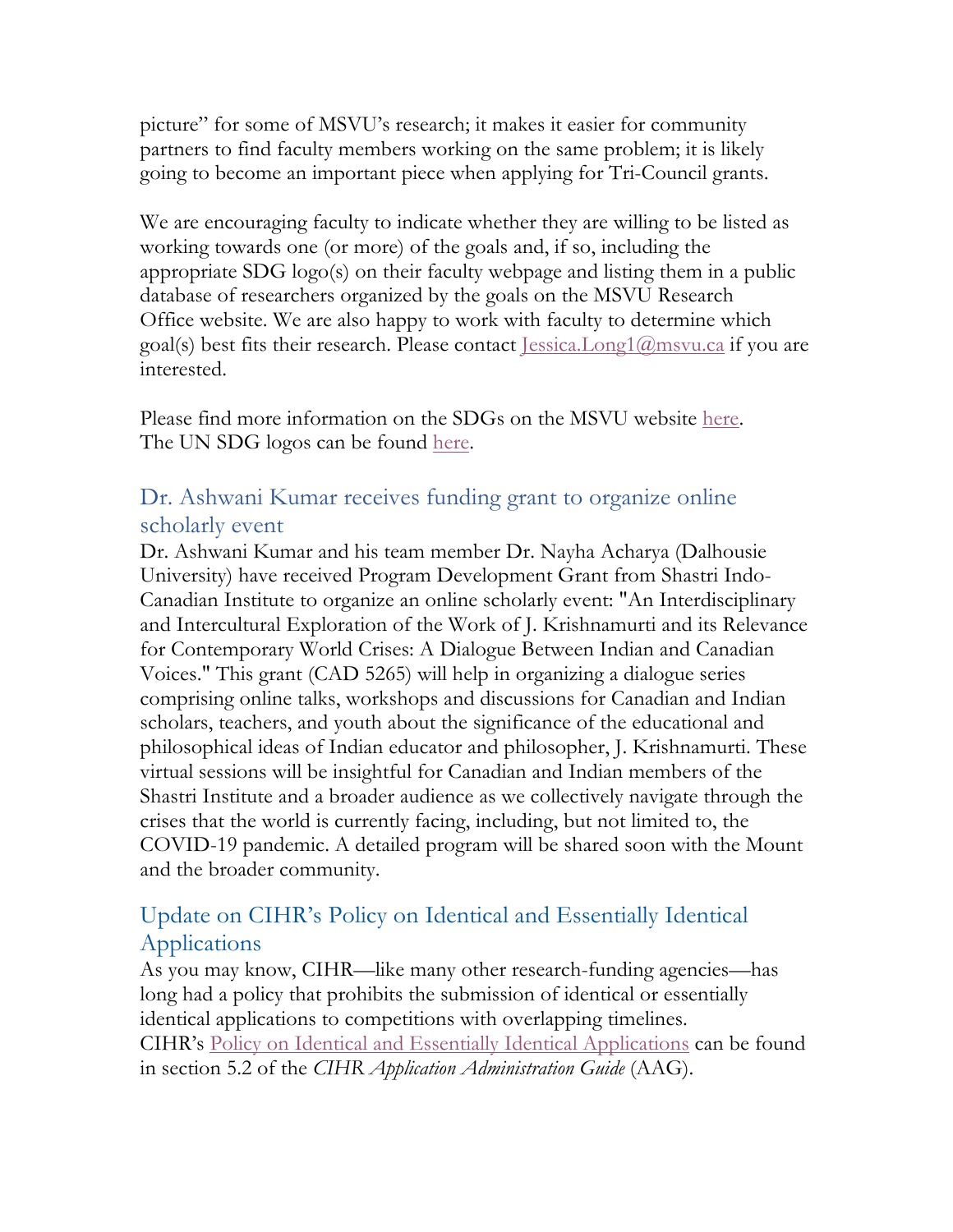The requirements of the policy are based on the principles that CIHR must manage public funds effectively, such that funding is not duplicated for the same research objectives, and that fairness is shown towards those applicants who compete for funding in observance of CIHR's policies.

This fall, CIHR aims to strengthen the research community's awareness and understanding of the policy, and to that end, we would appreciate your help in promoting among your networks some recent developments.

#### **What's new?**

- New guidelines have been published to support the community's understanding of the policy requirements. The CIHR Guidelines on Identical or Essentially Identical Applications are located in the Supporting Guidelines section of the *Application Administration Guide* (AAG).
- A direct link to the policy was added to the Fall 2020 Project Grant competition (and will be added to the FOs for subsequent Project Grant competitions).
- CIHR will be actively screening the applications submitted to the Fall 2020 Project Grant competition for potential applications of concern and staff will be reaching out to the Nominated Principal Applicants (NPAs) for an explanation or clarification to help resolve any discrepancies.
- The NPA's institution will be copied on confirmed cases of noncompliance. As per the policy, consequences will be determined on a case-by case basis and may require the withdrawal of the application submitted second.
- As part of on-going compliance-monitoring activities, confirmed cases of non-compliance will be tracked by CIHR, for future reference. Should any additional cases associated with an NPA be confirmed, the details would be reported to the Secretariat on the Responsible Conduct of Research, as a breach of the Tri-agency Framework: Responsible Conduct of Research, under article 3.1 Breaches of Agency Policies.

## **MSVU FACULTY RESEARCH ACHIEVEMENTS**

[NEW] Gender and the Canadian Armed Forces Issue 41.2 of Atlantis: Gender and the Canadian Armed Forces is now available! This issue is edited by Dr. Maya Eichler. Read it here: https://journals.msvu.ca/index.php/atlantis/index

[NEW] Research Nova Scotia Spotlight: Dr. Kyly Whitfield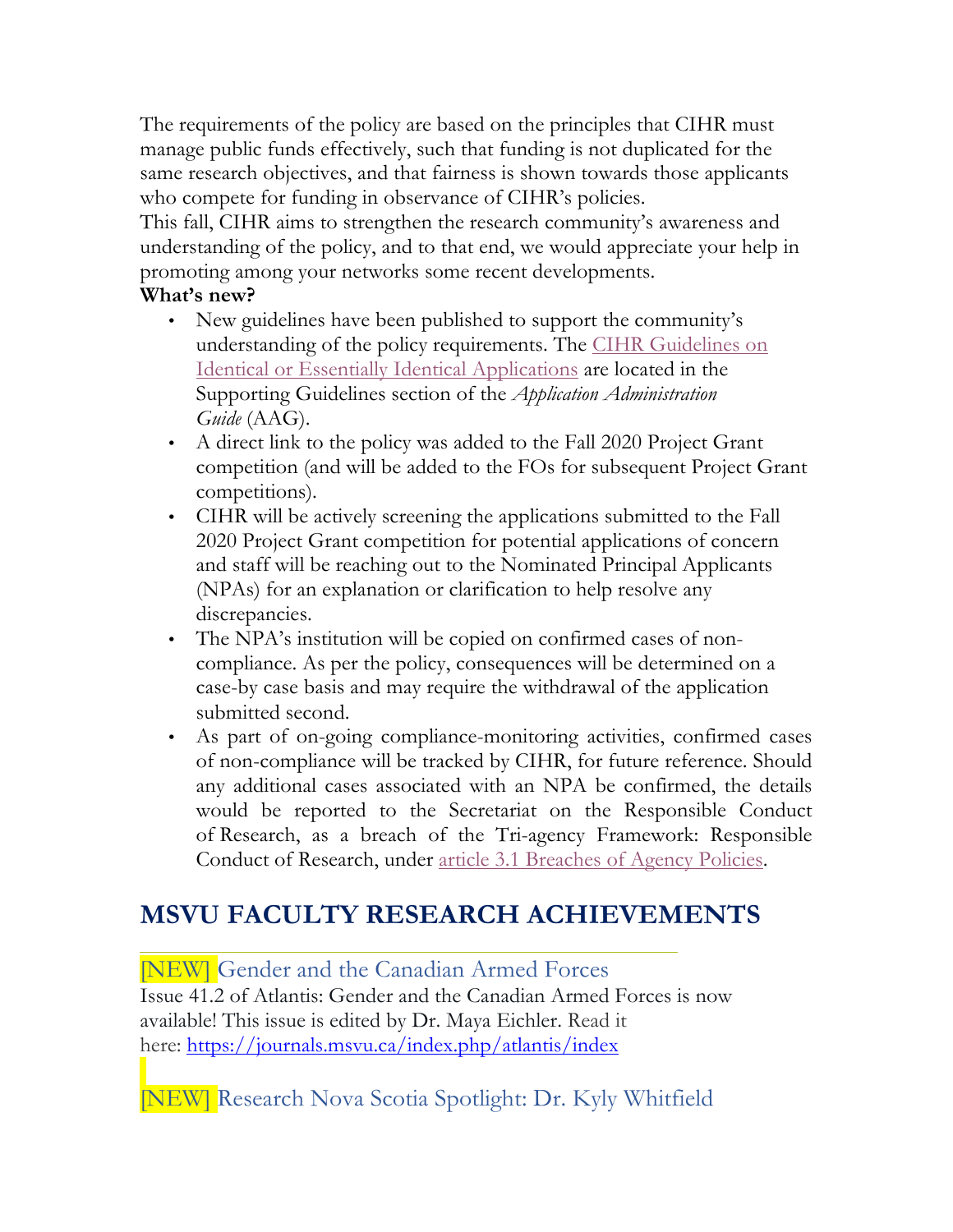Dr. Kyly Whitfield, an assistant professor of applied human nutrition at Mount Saint Vincent University*,* wants to know why Nova Scotia has amongst the lowest rates of breastfeeding across Canada. "You can't just tell women to breastfeed, that's never going to work," says Dr. Whitfield. "You need to understand why, or what the challenges are...That's where we need to bring in support."

Learn how her cross-cultural approach to research could help support breastfeeding parents in Nova Scotia here.

## [NEW] Knowledge Translation at the heart of new MSVU research video series

This fall, the Mount Saint Vincent University Research Office launched the MSVU Research Minutes video series to showcase research being conducted by MSVU faculty and students. The series aims to better connect researchers at MSVU with the wider community in order to maximize the impact of their research findings. Learn more here.

Catch up on the latest videos: https://www.msvu.ca/research-at-themount/research-news/research-communications-at-msvu/. MSVU Research Minutes are posted every Wednesday on the Research Office's Facebook, Twitter, and Instagram pages.

#### **If you would like to discuss your research on an MSVU Research Minutes video, please contact Jessica Long at Jessica.long1@msvu.ca.**

[NEW] Dr. Jennifer Khoury named Tier II Canada Research Chair in Interdisciplinary Studies in Neuroscience at MSVU The Government of Canada today announced that Dr. Jennifer Khoury has been appointed Tier II Canada Research Chair in Interdisciplinary Studies in Neuroscience at Mount Saint Vincent University. The five-year appointment carries a total award value of \$819,029 with funding from the Canada Research Chairs Program (CRCP), the Canada Foundation for Innovation (CFI), and Research Nova Scotia. Learn more here.

### [NEW] Researchers to study long-term care polices for family support visits during COVID-19

A team of researchers led by Dr. Janice Keefe, Professor in Gerontology and Director of the NS Centre of Aging, Mount Saint Vincent University have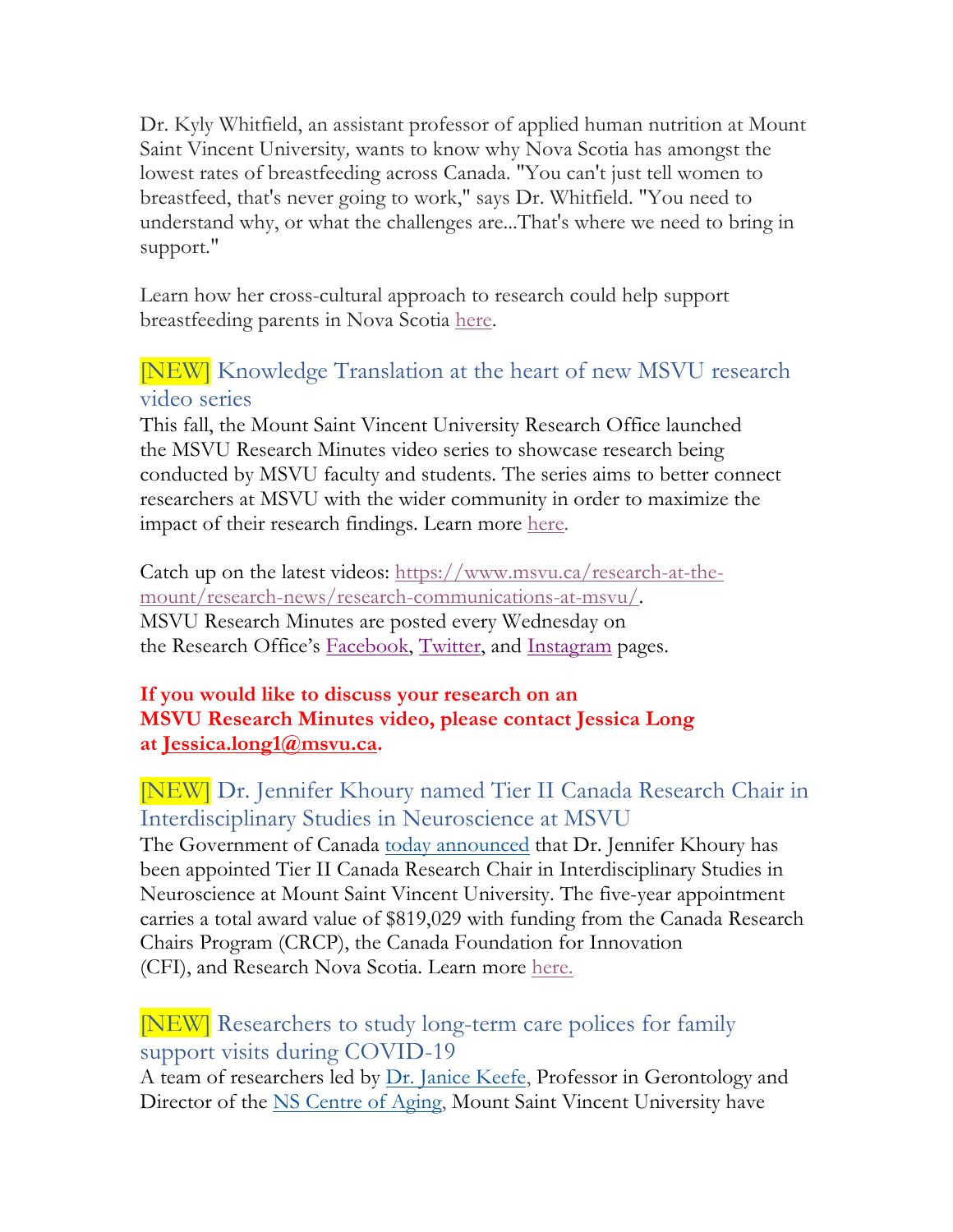recently received funding (\$149,984) to study the implementation of policies that support and hinder families as partners in care during COVID-19 pandemic. Learn more here.

## [NEW] RESEARCH THAT MATTERS: Will parents vaccinate kids against COVID-19?

Majority of Atlantic Canadian parents say 'yes', Dec 16 [The Chronicle Herald, other Saltwire publications] – Dr. Christine Lackner (Psychology) is featured.

## [NEW] The science behind making better wine

Dr. Gavin Kernaghan is part of a research team looking at harnessing the power of local yeasts to improve wine quality: https://msvu.ca/the-sciencebehind-making-better-wine/…

## MSVU Professor Dr. Ardra Cole receives Progress Women of Excellence Trailblazer Award

Dr. Ardra Cole, professor in the Faculty of Education at Mount Saint Vincent University, and the founder of ElderDog Canada, has been named the recipient of the 2020 Women of Excellence Trailblazer Award presented by the Canadian Progress Club Halifax Citadel. Learn more.

### Congratulations, Dr. Cole!

Dr. Zachary Zimmer working with team of international scholars to study chronic pain in populations of older persons around the world Dr. Zachary Zimmer, Tier 1 Canada Research Chair and Director, Global Aging and Community Initiative at Mount Saint Vincent University, is part of an international team of scholars recently awarded a National Institutes of Health (NIH) grant to study, "The Demography of Chronic Pain: A population approach to pain trends, pain disparities, and pain-related disability and death." Dr. Zimmer is a Co-Investigator, along with Dr. Hanna Grol-Prokopczyk, Associate Professor, University at Buffalo and Anna Zajacova, Associate Professor, Department of Sociology, Western University. As part of this grant a subaward of \$246,323 (CAD) is awarded to MSVU for Dr. Zimmer's continued research on chronic pain in populations of older persons around the world.

## **IT&S CYBERSECURITY TIPS**

[NEW] Tax Scam Warning